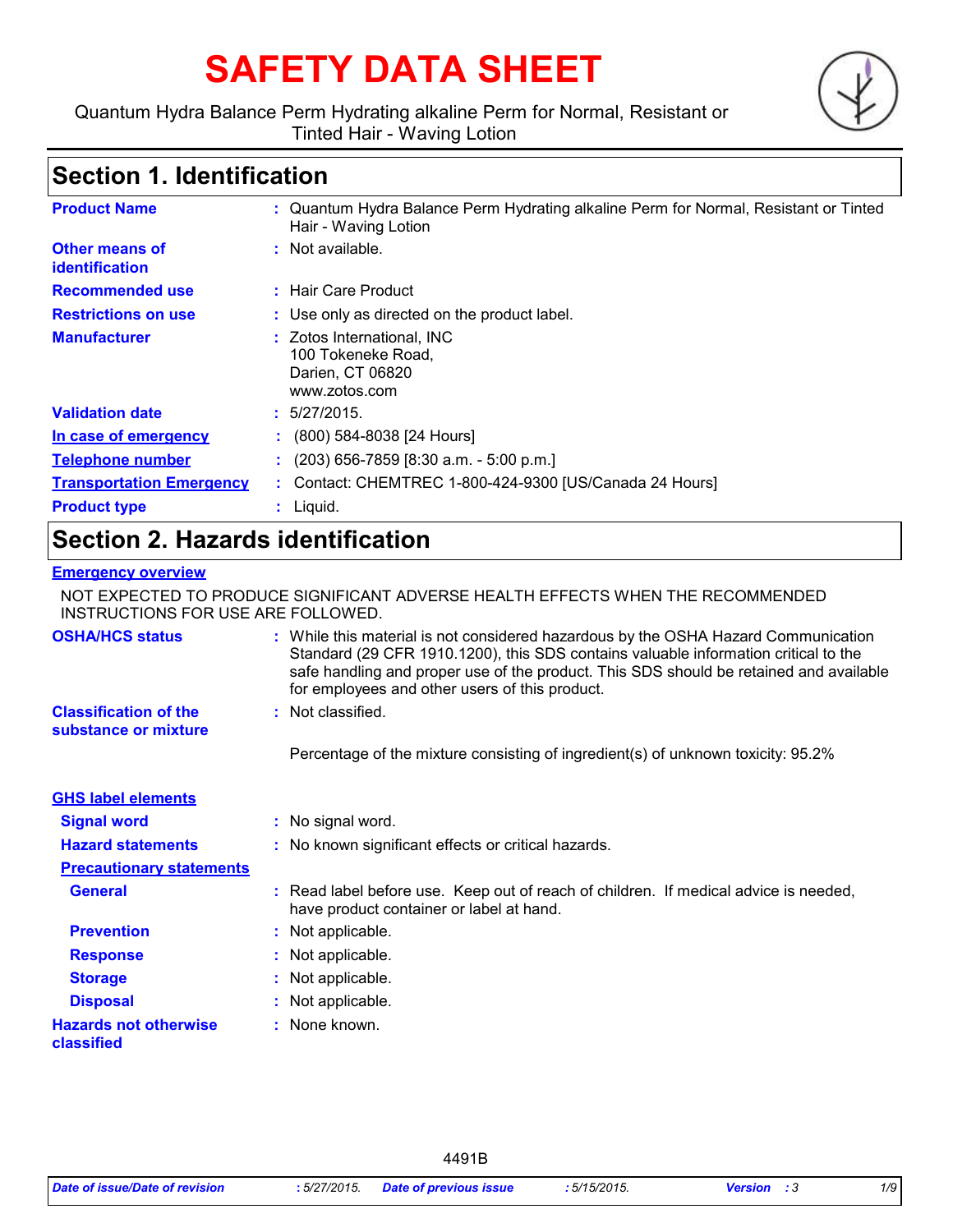# **Section 3. Composition/information on ingredients**

**Substance/mixture :**

```
: Mixture
```
**United States**

| <b>Name</b>                | 70   | <b>CAS number</b> |
|----------------------------|------|-------------------|
| ammonium hydrogencarbonate | 2.00 | 1066-33-7         |

Any concentration shown as a range is to protect confidentiality or is due to batch variation.

**There are no additional ingredients present which, within the current knowledge of the supplier and in the concentrations applicable, are classified as hazardous to health or the environment and hence require reporting in this section.**

**Occupational exposure limits, if available, are listed in Section 8.**

### **Section 4. First aid measures**

| <b>Description of necessary first aid measures</b> |
|----------------------------------------------------|
|----------------------------------------------------|

| <b>Eye contact</b>                | : Immediately flush eyes with running water for at least 15 minutes, keeping eyelids open.<br>Get medical attention if you feel unwell.                                  |
|-----------------------------------|--------------------------------------------------------------------------------------------------------------------------------------------------------------------------|
| <b>Inhalation</b>                 | : Remove victim to fresh air and keep at rest in a position comfortable for breathing. Get<br>medical attention if you feel unwell.                                      |
| <b>Skin contact</b>               | : Wash contaminated skin with soap and water.                                                                                                                            |
| Ingestion                         | : Get medical attention immediately.                                                                                                                                     |
|                                   | Indication of immediate medical attention and special treatment needed, if necessary                                                                                     |
| <b>Notes to physician</b>         | : In case of inhalation of decomposition products in a fire, symptoms may be delayed.<br>The exposed person may need to be kept under medical surveillance for 48 hours. |
| <b>Specific treatments</b>        | : No specific treatment.                                                                                                                                                 |
| <b>Protection of first-aiders</b> | : Use suitable protective equipment (section 8). Avoid exposure.                                                                                                         |

#### **See toxicological information (Section 11)**

### **Section 5. Fire-fighting measures**

| <b>Extinguishing media</b>                               |                                                                                                                                                                                                     |
|----------------------------------------------------------|-----------------------------------------------------------------------------------------------------------------------------------------------------------------------------------------------------|
| <b>Suitable extinguishing</b><br>media                   | : Use an extinguishing agent suitable for the surrounding fire.                                                                                                                                     |
| <b>Unsuitable extinguishing</b><br>media                 | : None known.                                                                                                                                                                                       |
| <b>Specific hazards arising</b><br>from the chemical     | : In a fire or if heated, a pressure increase will occur and the container may burst.                                                                                                               |
| <b>Hazardous thermal</b><br>decomposition products       | Decomposition products may include the following materials:<br>carbon dioxide<br>carbon monoxide<br>nitrogen oxides<br>sulfur oxides                                                                |
| <b>Special protective actions</b><br>for fire-fighters   | : Promptly isolate the scene by removing all persons from the vicinity of the incident if<br>there is a fire. No action shall be taken involving any personal risk or without suitable<br>training. |
| <b>Special protective</b><br>equipment for fire-fighters | Fire-fighters should wear appropriate protective equipment and self-contained breathing<br>apparatus (SCBA) with a full face-piece operated in positive pressure mode.                              |

| .                              |              |                        |             |         |     |
|--------------------------------|--------------|------------------------|-------------|---------|-----|
| Date of issue/Date of revision | : 5/27/2015. | Date of previous issue | : 5/15/2015 | Version | 2/9 |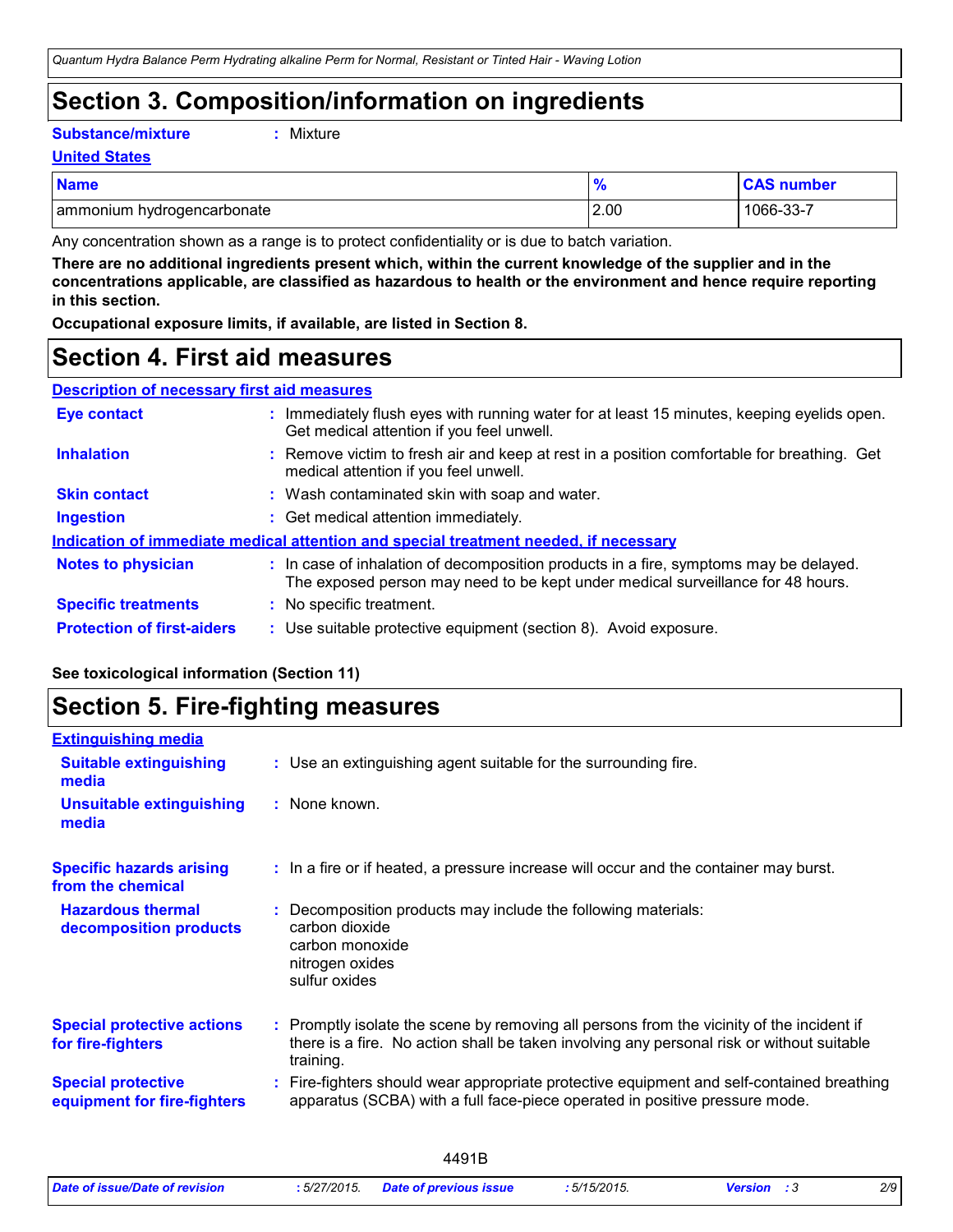### **Section 6. Accidental release measures**

|                                                              | <b>Personal precautions, protective equipment and emergency procedures</b>                                                                                                                                                                                                                                                                    |
|--------------------------------------------------------------|-----------------------------------------------------------------------------------------------------------------------------------------------------------------------------------------------------------------------------------------------------------------------------------------------------------------------------------------------|
| For non-emergency<br>personnel                               | : No action shall be taken involving any personal risk or without suitable training.<br>Evacuate surrounding areas. Keep unnecessary and unprotected personnel from<br>entering. Do not touch or walk through spilled material. Put on appropriate personal<br>protective equipment.                                                          |
|                                                              | For emergency responders : If specialised clothing is required to deal with the spillage, take note of any information<br>in Section 8 on suitable and unsuitable materials. See also the information in "For non-<br>emergency personnel".                                                                                                   |
| <b>Environmental precautions</b>                             | : Avoid dispersal of spilled material and runoff and contact with soil, waterways, drains<br>and sewers. Inform the relevant authorities if the product has caused environmental<br>pollution (sewers, waterways, soil or air).                                                                                                               |
| <b>Methods and materials for containment and cleaning up</b> |                                                                                                                                                                                                                                                                                                                                               |
| <b>Small spill</b>                                           | : Stop leak if without risk. Dilute with water and mop up if water-soluble.                                                                                                                                                                                                                                                                   |
| Large spill                                                  | : Stop leak if without risk. Contain and collect spillage with non-combustible, absorbent<br>material e.g. sand, earth, vermiculite or diatomaceous earth and place in container for<br>disposal according to local regulations (see Section 13). Note: see Section 1 for<br>emergency contact information and Section 13 for waste disposal. |

# **Section 7. Handling and storage**

#### **Precautions for safe handling**

| <b>Protective measures</b>                                                       | : Put on appropriate personal protective equipment (see Section 8).                                                                                                                                                                                                                |
|----------------------------------------------------------------------------------|------------------------------------------------------------------------------------------------------------------------------------------------------------------------------------------------------------------------------------------------------------------------------------|
| <b>Advice on general</b><br>occupational hygiene                                 | : Eating, drinking and smoking should be prohibited in areas where this material is<br>handled, stored and processed. Remove contaminated clothing and protective<br>equipment before entering eating areas. See also Section 8 for additional information<br>on hygiene measures. |
| <b>Conditions for safe storage,</b><br>including any<br><b>incompatibilities</b> | Store in accordance with local regulations. Store in original container protected from<br>direct sunlight in a dry, cool and well-ventilated area, away from incompatible materials<br>(see Section 10) and food and drink.                                                        |

# **Section 8. Exposure controls/personal protection**

#### **United States**

#### **Control parameters**

#### **Occupational exposure limits**

None.

| <b>Appropriate engineering</b><br><b>controls</b> | : Good general ventilation should be sufficient to control worker exposure to airborne<br>contaminants.                                                                                                                                                                                                                         |
|---------------------------------------------------|---------------------------------------------------------------------------------------------------------------------------------------------------------------------------------------------------------------------------------------------------------------------------------------------------------------------------------|
| <b>Environmental exposure</b><br><b>controls</b>  | : Emissions from ventilation or work process equipment should be checked to ensure<br>they comply with the requirements of environmental protection legislation. In some<br>cases, fume scrubbers, filters or engineering modifications to the process equipment<br>will be necessary to reduce emissions to acceptable levels. |
| <b>Individual protection measures</b>             |                                                                                                                                                                                                                                                                                                                                 |
| <b>Hygiene measures</b>                           |                                                                                                                                                                                                                                                                                                                                 |
| <b>Hygiene measures</b>                           | : When using do not eat, drink or smoke.                                                                                                                                                                                                                                                                                        |
| <b>Eye/face protection</b>                        | : Safety glasses.                                                                                                                                                                                                                                                                                                               |
| <b>Skin protection</b>                            |                                                                                                                                                                                                                                                                                                                                 |

|  | Date of issue/Date of revision |
|--|--------------------------------|
|  |                                |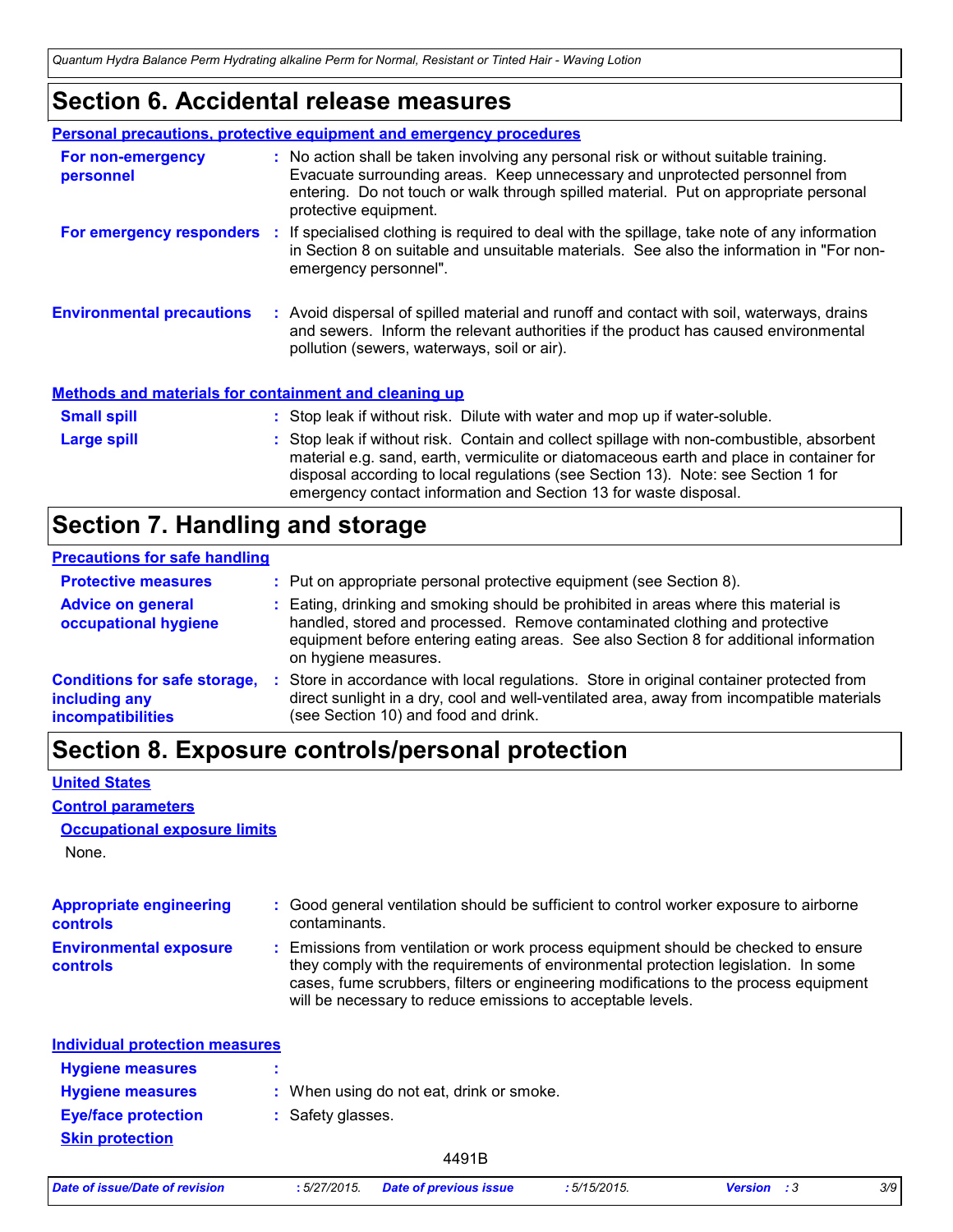### **Section 8. Exposure controls/personal protection**

| <b>Hand protection</b>        | : Wear suitable gloves.                                                                                                                                                                                                                                                                                                    |
|-------------------------------|----------------------------------------------------------------------------------------------------------------------------------------------------------------------------------------------------------------------------------------------------------------------------------------------------------------------------|
| <b>Body protection</b>        | : Wear suitable protective clothing.                                                                                                                                                                                                                                                                                       |
| <b>Other skin protection</b>  | : Appropriate footwear and any additional skin protection measures should be selected<br>based on the task being performed and the risks involved and should be approved by a<br>specialist before handling this product.                                                                                                  |
| <b>Other skin protection</b>  | : Appropriate footwear and any additional skin protection measures should be selected<br>based on the task being performed and the risks involved and should be approved by a<br>specialist before handling this product.                                                                                                  |
| <b>Respiratory protection</b> | : Use a properly fitted, air-purifying or air-fed respirator complying with an approved<br>standard if a risk assessment indicates this is necessary. Respirator selection must be<br>based on known or anticipated exposure levels, the hazards of the product and the safe<br>working limits of the selected respirator. |

**Consult local authorities for acceptable exposure limits.**

### **Section 9. Physical and chemical properties**

| <b>Appearance</b>       |                                        |
|-------------------------|----------------------------------------|
| <b>Physical state</b>   | : Liquid. [Viscous liquid.]            |
| <b>Color</b>            | : Clear.                               |
| <b>Odor</b>             | $:$ Fragrant.                          |
| рH                      | $: 8.4 \text{ to } 9.3$                |
| <b>Boiling point</b>    | : $>100^{\circ}$ C ( $>212^{\circ}$ F) |
| <b>Flash point</b>      | : Closed cup: Not applicable.          |
| <b>Relative density</b> | $: 1.06$ to 1.07                       |

# **Section 10. Stability and reactivity**

| <b>Reactivity</b>                            | : No specific test data related to reactivity available for this product or its ingredients.              |
|----------------------------------------------|-----------------------------------------------------------------------------------------------------------|
| <b>Chemical stability</b>                    | : The product is stable.                                                                                  |
| <b>Possibility of hazardous</b><br>reactions | : Under normal conditions of storage and use, hazardous reactions will not occur.                         |
| <b>Conditions to avoid</b>                   | : No specific data.                                                                                       |
| <b>Incompatible materials</b>                | : No specific data.                                                                                       |
| <b>Hazardous decomposition</b><br>products   | : Under normal conditions of storage and use, hazardous decomposition products should<br>not be produced. |

### **Section 11. Toxicological information**

#### **United States**

**Information on toxicological effects**

#### **Acute toxicity**

| <b>Product/ingredient name</b>     | Result    | <b>Species</b> | <b>Dose</b> | <b>Exposure</b> |
|------------------------------------|-----------|----------------|-------------|-----------------|
| ammonium<br>hydrogencarbonate      | LD50 Oral | Rat            | 1576 mg/kg  |                 |
| المتمالح ومستورها وتتملك والقوانسة |           |                |             |                 |

**Irritation/Corrosion**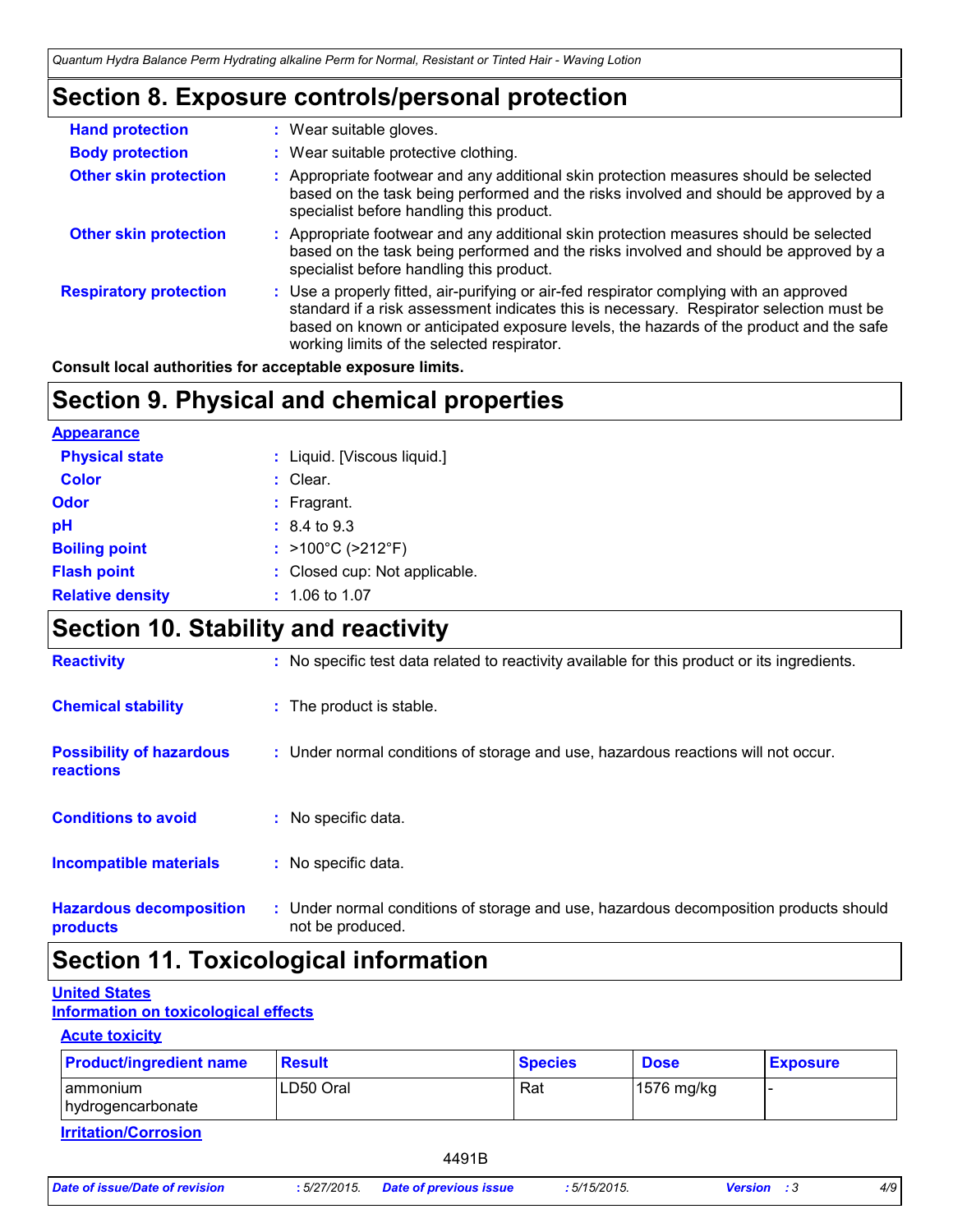*Quantum Hydra Balance Perm Hydrating alkaline Perm for Normal, Resistant or Tinted Hair - Waving Lotion*

# **Section 11. Toxicological information**

Not available.

#### **Sensitization**

Not available.

#### **Mutagenicity**

Not available.

#### **Carcinogenicity**

Not available.

#### **Reproductive toxicity**

Not available.

#### **Teratogenicity**

Not available.

#### **Specific target organ toxicity (single exposure)**

Not available.

#### **Specific target organ toxicity (repeated exposure)**

Not available.

| <b>Aspiration hazard</b>                               |    |                                                                                                                     |
|--------------------------------------------------------|----|---------------------------------------------------------------------------------------------------------------------|
| Not available.                                         |    |                                                                                                                     |
| <b>Information on the likely</b><br>routes of exposure |    | : Not available.                                                                                                    |
| <b>Potential acute health effects</b>                  |    |                                                                                                                     |
| <b>Eye contact</b>                                     | ÷. | No known significant effects or critical hazards.                                                                   |
| <b>Inhalation</b>                                      |    | Exposure to decomposition products may cause a health hazard. Serious effects may<br>be delayed following exposure. |
| <b>Skin contact</b>                                    |    | No known significant effects or critical hazards.                                                                   |
| <b>Ingestion</b>                                       |    | : No known significant effects or critical hazards.                                                                 |
|                                                        |    | Symptoms related to the physical, chemical and toxicological characteristics                                        |
| <b>Eye contact</b>                                     |    | : No specific data.                                                                                                 |
| <b>Inhalation</b>                                      |    | No specific data.                                                                                                   |
| <b>Skin contact</b>                                    |    | No specific data.                                                                                                   |
| <b>Ingestion</b>                                       |    | : No specific data.                                                                                                 |
|                                                        |    | Delayed and immediate effects and also chronic effects from short and long term exposure                            |
| <b>Short term exposure</b>                             |    |                                                                                                                     |
| <b>Potential immediate</b><br>effects                  |    | : Not available.                                                                                                    |
| <b>Potential delayed effects</b>                       |    | : Not available.                                                                                                    |
| <b>Long term exposure</b>                              |    |                                                                                                                     |
| <b>Potential immediate</b><br>effects                  |    | $:$ Not available.                                                                                                  |
| <b>Potential delayed effects</b>                       |    | : Not available.                                                                                                    |
| <b>Potential chronic health effects</b>                |    |                                                                                                                     |
| Not available.                                         |    |                                                                                                                     |
| <b>General</b>                                         |    | No known significant effects or critical hazards.                                                                   |
|                                                        |    | 4401D                                                                                                               |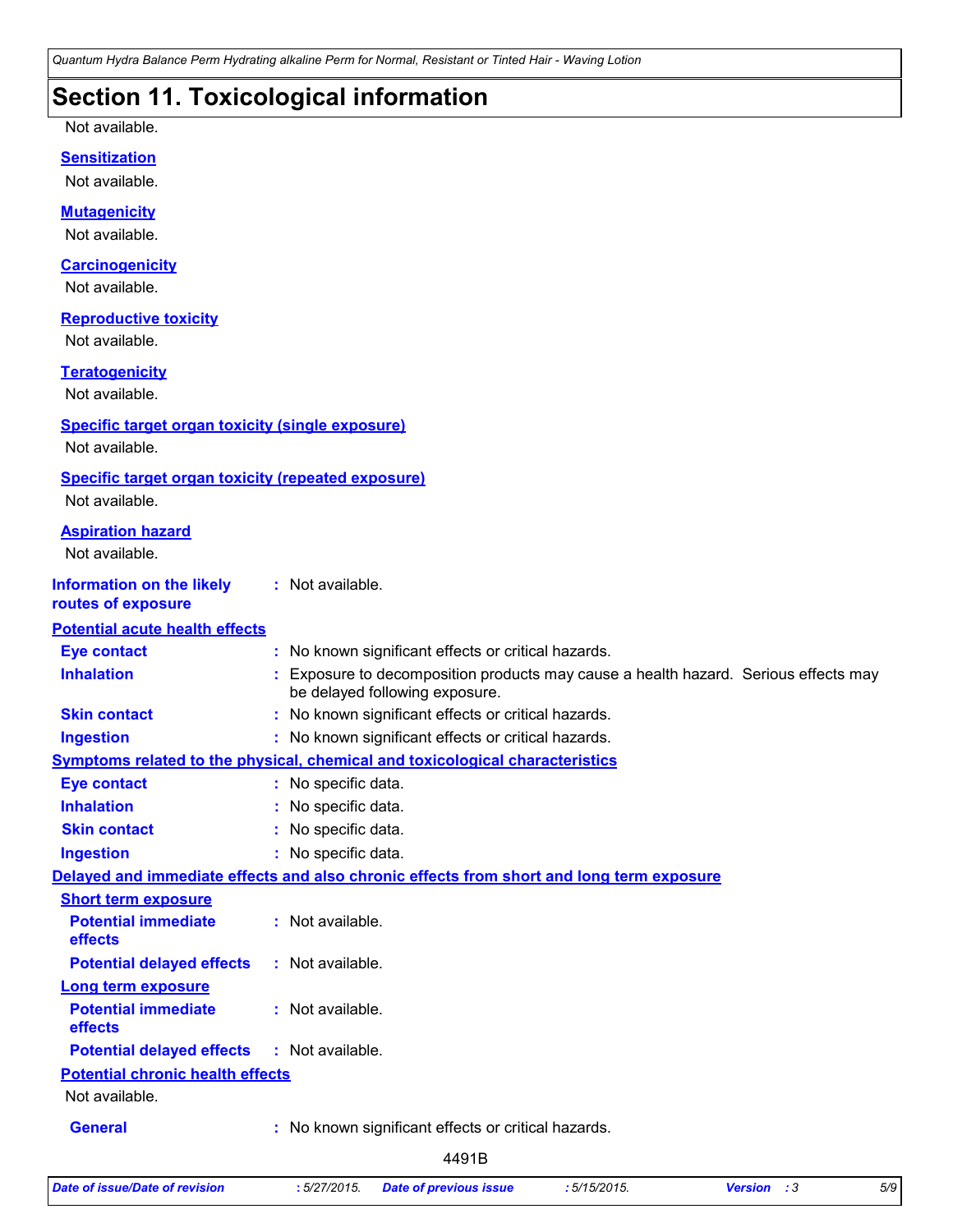### **Section 11. Toxicological information**

| <b>Carcinogenicity</b>       | : No known significant effects or critical hazards. |
|------------------------------|-----------------------------------------------------|
| <b>Mutagenicity</b>          | : No known significant effects or critical hazards. |
| <b>Teratogenicity</b>        | : No known significant effects or critical hazards. |
| <b>Developmental effects</b> | : No known significant effects or critical hazards. |

#### **Fertility effects :** No known significant effects or critical hazards.

#### **Numerical measures of toxicity**

#### **Acute toxicity estimates**

| Oral<br>3764.3 mg/kg | <b>Route</b> | <b>ATE value</b> |
|----------------------|--------------|------------------|
|                      |              |                  |

### **Section 12. Ecological information**

#### **United States**

#### **Toxicity**

| <b>Product/ingredient name</b>                          | <b>Result</b>                                       | <b>Species</b>             | <b>Exposure</b> |
|---------------------------------------------------------|-----------------------------------------------------|----------------------------|-----------------|
| ammonium<br>hydrogencarbonate                           | Acute LC50 17300 µg/l Fresh water                   | Fish - Oncorhynchus mykiss | 96 hours        |
| <b>Persistence and degradability</b>                    |                                                     |                            |                 |
| Not available.                                          |                                                     |                            |                 |
| <b>Bioaccumulative potential</b>                        |                                                     |                            |                 |
| Not available.                                          |                                                     |                            |                 |
| <b>Mobility in soil</b>                                 |                                                     |                            |                 |
| <b>Soil/water partition</b><br><b>coefficient (Koc)</b> | : Not available.                                    |                            |                 |
| <b>Other adverse effects</b>                            | : No known significant effects or critical hazards. |                            |                 |

### **Section 13. Disposal considerations**

| <b>Disposal methods</b> |
|-------------------------|
|                         |

**Disposal methods** : Disposal of this product, solutions and any by-products should at all times comply with the requirements of environmental protection and waste disposal legislation and any regional local authority requirements.

### **Section 14. Transport information**

| <b>Regulatory</b><br>information       | <b>UN number</b>         | <b>Proper shipping name</b> | <b>Classes</b> |   | <b>PG*</b> Label | <b>Additional</b><br>information |
|----------------------------------------|--------------------------|-----------------------------|----------------|---|------------------|----------------------------------|
| <b>DOT Classification</b>              | <b>Not</b><br>regulated. |                             |                |   |                  |                                  |
| <b>TDG Classification</b>              | Not<br>regulated.        |                             |                | ÷ |                  |                                  |
| <b>Mexico</b><br><b>Classification</b> | Not<br>regulated.        |                             |                | ۳ |                  |                                  |
| <b>ADR/RID Class</b>                   | <b>Not</b><br>regulated. |                             |                |   |                  |                                  |
| <b>IMDG Class</b>                      | Not<br>regulated.        |                             |                | ۰ |                  |                                  |
|                                        |                          |                             |                |   |                  |                                  |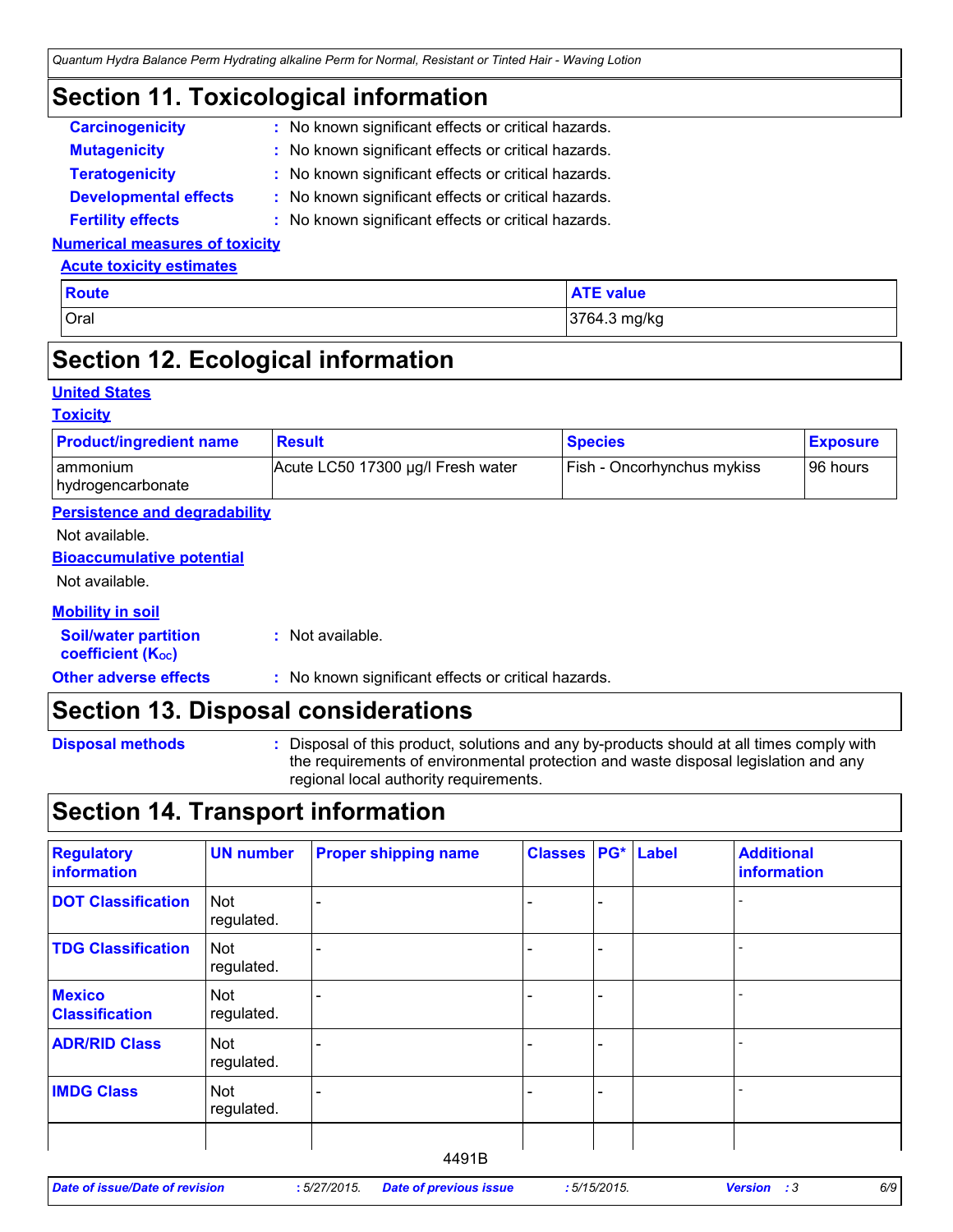|                                                                        |                     | Quantum Hydra Balance Perm Hydrating alkaline Perm for Normal, Resistant or Tinted Hair - Waving Lotion |  |  |
|------------------------------------------------------------------------|---------------------|---------------------------------------------------------------------------------------------------------|--|--|
| Section 14. Transport information                                      |                     |                                                                                                         |  |  |
| <b>IATA-DGR Class</b>                                                  | l Not<br>regulated. |                                                                                                         |  |  |
| $\mathsf{D}\mathsf{O}$ $\mathsf{k}$ . $\mathsf{D}\mathsf{A}\mathsf{A}$ |                     |                                                                                                         |  |  |

PG\* : Packing group

# **Section 15. Regulatory information**

| <b>U.S. Federal regulations</b>                                                   |  |                   | hexylcinnamaldehyde |                       |                                                    |                                                        | : TSCA 8(a) PAIR: 2-benzylideneheptanal; 2-(4-tert-butylbenzyl)propionaldehyde; a- |                                       |
|-----------------------------------------------------------------------------------|--|-------------------|---------------------|-----------------------|----------------------------------------------------|--------------------------------------------------------|------------------------------------------------------------------------------------|---------------------------------------|
|                                                                                   |  |                   |                     |                       |                                                    | TSCA 8(a) CDR Exempt/Partial exemption: Not determined |                                                                                    |                                       |
|                                                                                   |  |                   |                     |                       | United States inventory (TSCA 8b): Not determined. |                                                        |                                                                                    |                                       |
|                                                                                   |  |                   |                     |                       |                                                    |                                                        | Clean Water Act (CWA) 311: ammonia, anhydrous; ammonium hydrogencarbonate          |                                       |
|                                                                                   |  |                   |                     |                       |                                                    |                                                        | Clean Air Act (CAA) 112 regulated toxic substances: ammonia, anhydrous             |                                       |
| <b>Clean Air Act Section 112</b><br>(b) Hazardous Air<br><b>Pollutants (HAPs)</b> |  | : Not listed      |                     |                       |                                                    |                                                        |                                                                                    |                                       |
| <b>Clean Air Act Section 602</b><br><b>Class I Substances</b>                     |  | : Not listed      |                     |                       |                                                    |                                                        |                                                                                    |                                       |
| <b>Clean Air Act Section 602</b><br><b>Class II Substances</b>                    |  | : Not listed      |                     |                       |                                                    |                                                        |                                                                                    |                                       |
| <b>DEA List I Chemicals</b><br>(Precursor Chemicals)                              |  | : Not listed      |                     |                       |                                                    |                                                        |                                                                                    |                                       |
| <b>DEA List II Chemicals</b><br><b>(Essential Chemicals)</b>                      |  | : Not listed      |                     |                       |                                                    |                                                        |                                                                                    |                                       |
| <b>SARA 302/304</b>                                                               |  |                   |                     |                       |                                                    |                                                        |                                                                                    |                                       |
| <b>Composition/information on ingredients</b>                                     |  |                   |                     |                       |                                                    |                                                        |                                                                                    |                                       |
| No products were found.                                                           |  |                   |                     |                       |                                                    |                                                        |                                                                                    |                                       |
| <b>SARA 304 RQ</b>                                                                |  | : Not applicable. |                     |                       |                                                    |                                                        |                                                                                    |                                       |
| <b>SARA 311/312</b>                                                               |  |                   |                     |                       |                                                    |                                                        |                                                                                    |                                       |
| <b>Classification</b>                                                             |  | : Not applicable. |                     |                       |                                                    |                                                        |                                                                                    |                                       |
| <b>Composition/information on ingredients</b>                                     |  |                   |                     |                       |                                                    |                                                        |                                                                                    |                                       |
| <b>Name</b>                                                                       |  |                   | $\frac{9}{6}$       | <b>Fire</b><br>hazard | <b>Sudden</b><br>release of<br>pressure            | <b>Reactive</b>                                        | <b>Immediate</b><br>(acute)<br>health                                              | <b>Delayed</b><br>(chronic)<br>health |

#### **SARA 313**

|                                           | <b>Product name</b>        | <b>CAS number</b> | $\frac{9}{6}$ |
|-------------------------------------------|----------------------------|-------------------|---------------|
| <b>Form R - Reporting</b><br>requirements | ammonium hydrogencarbonate | 1066-33-7         | 2.00          |
| <b>Supplier notification</b>              | ammonium hydrogencarbonate | 1066-33-7         | 2.00          |

ammonium hydrogencarbonate  $\vert$  2.00  $\vert$  No.  $\vert$  No.  $\vert$  No.  $\vert$  Yes.  $\vert$  No.

SARA 313 notifications must not be detached from the SDS and any copying and redistribution of the SDS shall include copying and redistribution of the notice attached to copies of the SDS subsequently redistributed.

#### **State regulations**

**Massachusetts**

#### The following components are listed: AMMONIA; AMMONIUM BICARBONATE **:**

4491B

**hazard**

**hazard**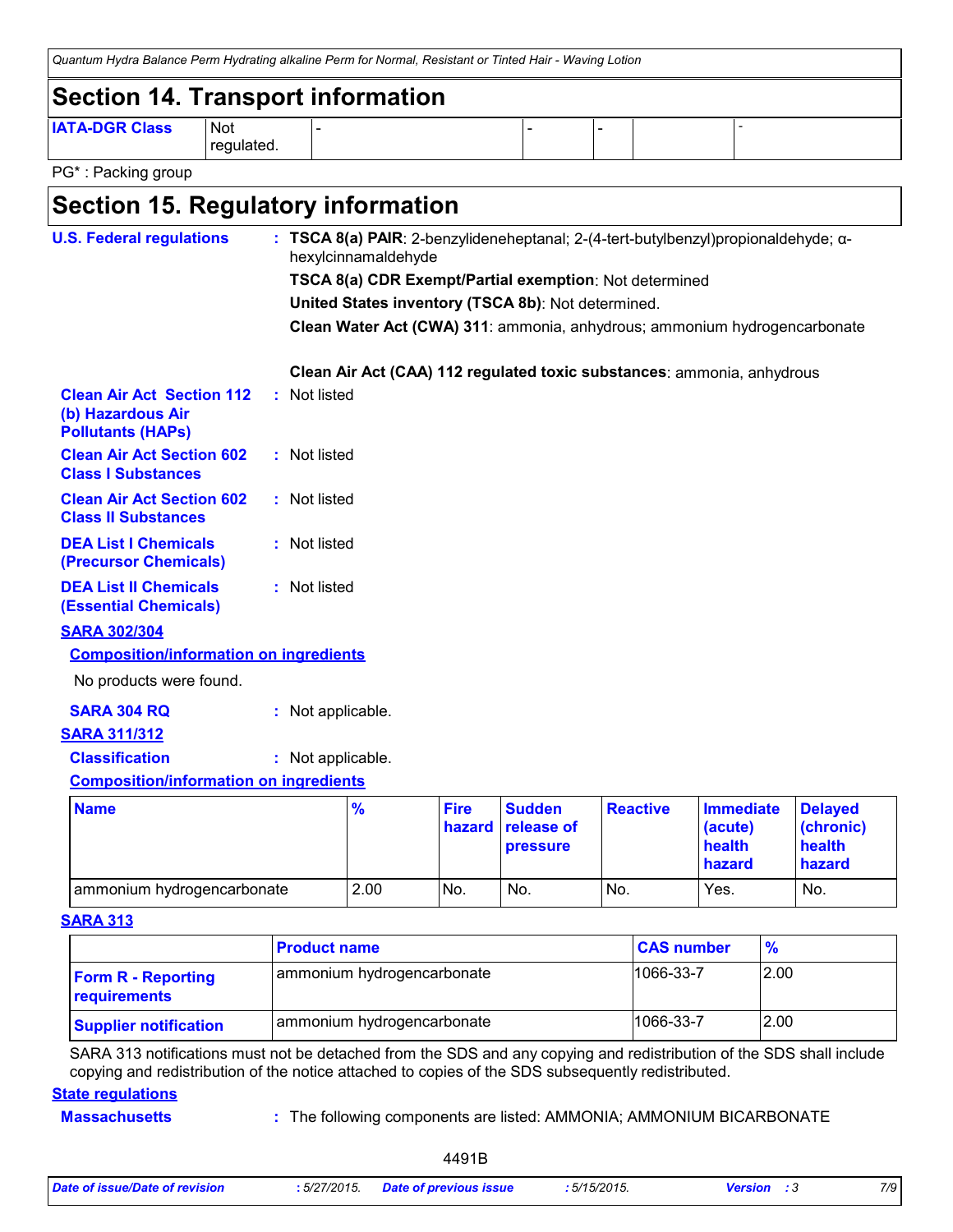# **Section 15. Regulatory information**

| <b>New York</b>                                           | : The following components are listed: Ammonia; Ammonium bicarbonate                                                                                                                                                              |
|-----------------------------------------------------------|-----------------------------------------------------------------------------------------------------------------------------------------------------------------------------------------------------------------------------------|
| <b>New Jersey</b>                                         | : The following components are listed: AMMONIA; AMMONIUM BICARBONATE;<br>CARBONIC ACID, MONOAMMONIUM SALT                                                                                                                         |
| <b>Pennsylvania</b>                                       | : The following components are listed: AMMONIA; CARBONIC ACID,<br>MONOAMMONIUM SALT                                                                                                                                               |
| <b>California Prop. 65</b>                                | CALIFORNIA PROPOSITION 65: The following statement is made in order to comply with the California Safe Drinking<br>Water and Toxic Enforcement Act of 1986. This product is not known to the State of California to cause cancer. |
| Not available.                                            |                                                                                                                                                                                                                                   |
| <b>International regulations</b>                          |                                                                                                                                                                                                                                   |
|                                                           | <b>Chemical Weapon Convention List Schedules I, II &amp; III Chemicals</b>                                                                                                                                                        |
| Not listed.                                               |                                                                                                                                                                                                                                   |
| <b>Montreal Protocol (Annexes A, B, C, E)</b>             |                                                                                                                                                                                                                                   |
| Not listed.                                               |                                                                                                                                                                                                                                   |
|                                                           | <b>Stockholm Convention on Persistent Organic Pollutants</b>                                                                                                                                                                      |
| Not listed.                                               |                                                                                                                                                                                                                                   |
| <b>Rotterdam Convention on Prior Inform Consent (PIC)</b> |                                                                                                                                                                                                                                   |
| Not listed.                                               |                                                                                                                                                                                                                                   |
| <b>UNECE Aarhus Protocol on POPs and Heavy Metals</b>     |                                                                                                                                                                                                                                   |
| Not listed.                                               |                                                                                                                                                                                                                                   |
| <b>Canada</b>                                             |                                                                                                                                                                                                                                   |
| <b>WHMIS (Canada)</b>                                     | : Class D-2B: Material causing other toxic effects (Toxic).                                                                                                                                                                       |
| <b>Canadian lists</b>                                     |                                                                                                                                                                                                                                   |
| <b>Canadian NPRI</b>                                      | : The following components are listed: Ammonia (total); Ammonia (total); Ammonia (total)                                                                                                                                          |
| <b>CEPA Toxic substances</b>                              | : The following components are listed: Ammonia dissolved in water                                                                                                                                                                 |
| <b>Canada inventory</b>                                   | : Not determined.                                                                                                                                                                                                                 |
|                                                           | This product has been classified in accordance with the hazard criteria of the Controlled Products Regulations<br>and the MSDS contains all the information required by the Controlled Products Regulations.                      |
| <b>Mexico</b>                                             |                                                                                                                                                                                                                                   |
| <b>Classification</b>                                     |                                                                                                                                                                                                                                   |

**Special 0 Reactivity Flammability** 0 Health 2 0

# **Section 16. Other information**

**Hazardous Material Information System (U.S.A.)**